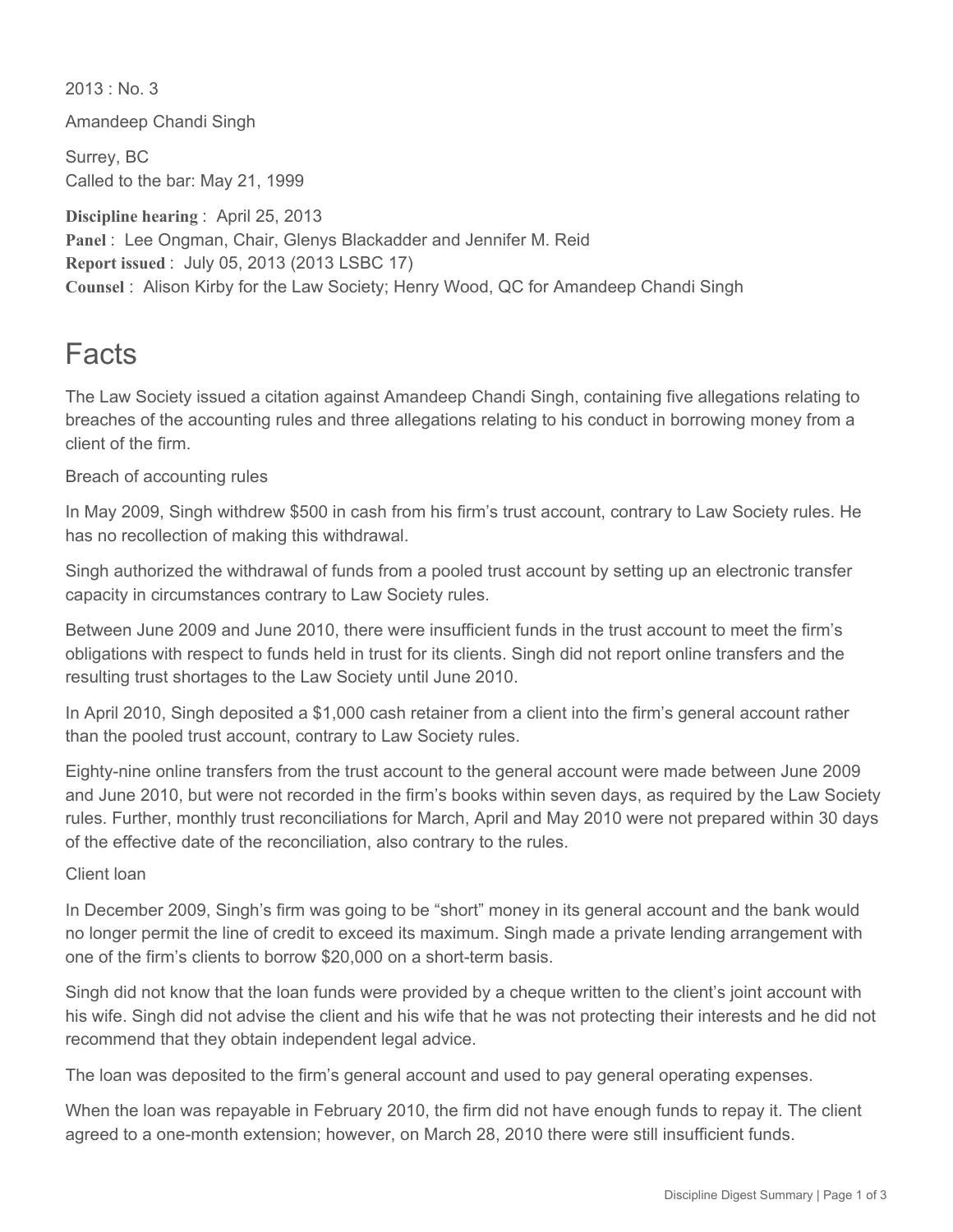On April 13, 2010, Singh provided the client's wife with three post-dated cheques payable from the firm's general account. The second cheque was returned due to insufficient funds.

On April 26, 2010, Singh's law partner deposited \$35,000 to the firm's general account, and then transferred the funds to the trust account as part of his repayment of trust funds that Singh had wrongfully withdrawn from the trust account. Singh understood from discussions with his partner that \$5,000 of these funds were to be used to replace the "bounced" cheque for the partial loan repayment.

On April 30, 2010, Singh withdrew \$5,000 from the trust account and provided a bank draft to the client's wife. The \$15,000 balance of the loan was repaid by Singh's partner in May 2010.

## Admission and disciplinary action

Singh admitted to the five allegations relating to breaches of the accounting rules, including a failure to immediately rectify and report trust shortages. He admitted to the three allegations relating to his conduct in borrowing \$20,000 from a client of the firm, failing to advise the client that he was not representing his interests, and improperly withdrawing funds from the trust account rather than the general account to repay part of the loan. He made a global admission that his conduct in these allegations amounted to professional misconduct.

Serious professional misconduct involving breach of trust accounting rules, shortage of trust funds, and borrowing funds from a client would normally include a significant period of suspension from the practice of law. Singh's irresponsible attention to matters of financial accountability showed a complete disregard for the rules and standards expected from members of the Law Society.

Borrowing funds from a client allowed Singh to gain an immediate advantage. However, while the delay in repayment of the loan caused inconvenience to the client and his wife, the panel noted that there was ultimately no financial loss.

The offending conduct occurred frequently over many months and was not an isolated incident.

Singh's professional conduct record shows two previous conduct reviews and a referral to the Practice Standards Committee.

Singh is an alcoholic and, when his marriage broke down in 2008, his alcohol consumption increased. Between January 2008 and August 2010, Singh was hospitalized many times for health problems related to his consumption of alcohol, and he also attended residential treatment programs on several occasions.

Singh began a treatment plan in August 2010 and has abstained from alcohol. He attends frequent AA meetings and reports to the Practice Standards Committee on a regular basis. The panel believed that there was a strong likelihood of rehabilitation.

Singh has also implemented new office procedures to ensure compliance with trust accounting rules in future.

The panel accepted Singh's admissions and ordered that he:

- 1. pay a \$10,000 fine;
- 2. pay \$8,000 in costs;
- 3. not be a signatory to a trust account for five years; and